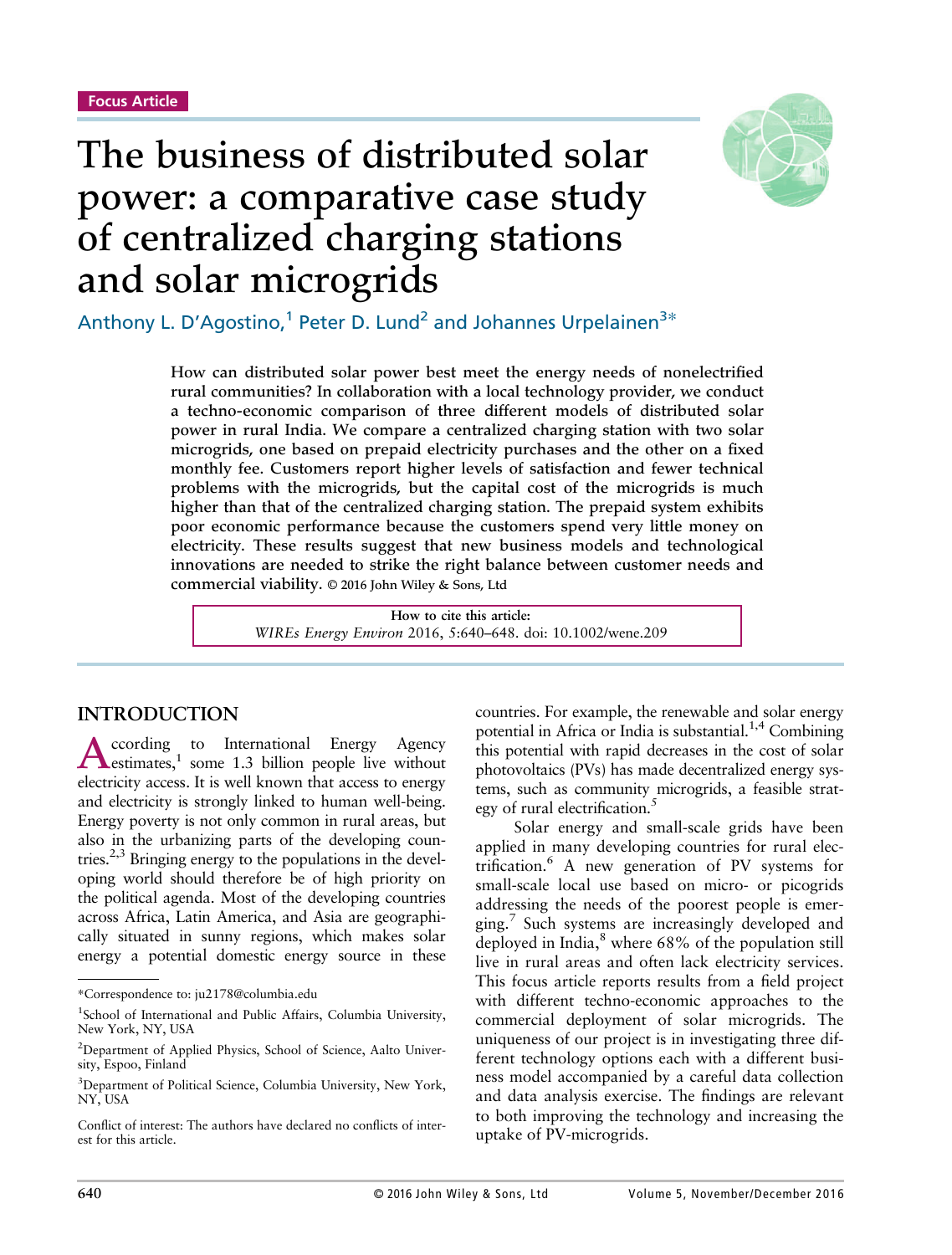The next section presents an overview and evaluation of distributed energy for rural electrification. We then present our case study methodology and summarize the results. The conclusion of the article summarizes the implications of the research for academics and practitioners.

## **DISTRIBUTED ENERGY FOR RURAL ELECTRIFICATION**

Distributed energy resources (DER) encompass a wide variety of energy technologies, notably locally generated renewable sources such as solar power. DER applications range from simple, individual devices like solar PV lanterns, operating at less than 10 W, to the electrification of entire villages in the kW- and MW-scale. In the context of a village serving several households, a complete DER-based energy system would typically include the power production unit (e.g., PVs), power distribution grid, battery pack, power management or control unit, and possibly a back-up fuel-based generator.

Compared to distributed power generation in developed countries, rural DER applications often differ not only in size, but also in the electric grid structure. Rural regions seldom have an established power infrastructure.<sup>8</sup> Rural micro- or picogrids typically serve a limited number of load units, possess short grid cables, and feature a DC voltage system.<sup>9</sup> Urban microgrids and large rural systems must serve higher load demands with more user endpoints, necessitating higher voltage AC delivery and more sophisticated power electronics.<sup>10</sup>

In this study, we test a small-scale, PVs-andbattery setup DER, with or without a DC-microgrid, appropriate for the power demands of energy-poor households. Challenges faced with this type of system are both technical and economic in nature, typically regarding system performance, reliability, affordability, and financing which we address in further detail. Several studies have earlier touched upon these issues. For example, one study indicated that the type of reimbursement of solar power in villages may significantly affect the utilization rate of these systems due to under-development of local banking.<sup>11</sup> Ulsrud et al.<sup>12</sup> find that sociotechnical factors may create challenges, especially in contexts where learning effects drive demand growth overwhelming system capacity. DER system quality may also contribute to uneven performance. $13$  Needless to say, the gap between people's ability to pay and cost of electrification and how to bridge it is a crucial issue for the adoption of small PV-grids.<sup>14</sup> However, Casillas and

Kammen<sup>15</sup> demonstrated that significant cost savings can be realized through combining energy metering, efficient lighting, and renewable electricity compared to traditional diesel generators.

# **CASE STUDY: DATA AND METHODOLOGY**

The field project was implemented in the Unnao district of Uttar Pradesh, India from July 2014 through May 2015. The 2011 Census of India shows that only 59% of Unnao's 1689 villages possessed any electricity access.<sup>16</sup> A survey conducted in 2014 further shows that in villages surrounding our study site only 44% of households had electricity access.<sup>17</sup> The same survey reveals that more than 95% of households in the area used at least some kerosene for lighting on a monthly basis, with a mean kerosene expenditure of 100 and a mean total expenditure of 5880 rupees (Rs.).*<sup>a</sup>* These numbers provide evidence that the study area is energy-poor and an appropriate setting to examine the effects of solar microgrid access and financing.

The primary project partners were the Indian social enterprise, Boond Engineering & Development, and the survey research company, MORSEL India. Boond has a branch in the district capital, Unnao City, which facilitated project implementation and reduced the likelihood of issues arising from lack of familiarity with local needs or context. Boond installed and operated the solar microgrids while MORSEL India carried out all enumeration activities. A single enumerator, trained by a member of the research team, conducted all baseline and weekly participant surveys, with a second enumerator contributing to the collection of endline surveys, to maximize consistency in data collection methods. All interactions with study participants were conducted in Hindi, the local language. The installations were inspected on a weekly basis by the enumerator to ensure that they were operating and there were no technical problems. If a problem was detected, both Boond and the research team were informed, and then corrected by the local Boond office.

For the study households, participation in the project was voluntary and not compensated. System capacity limited the number of households to a maximum of 25 at any given time. We deemed this number sufficiently large for making robust inferences about consumer behavior, satisfaction, and technical problems.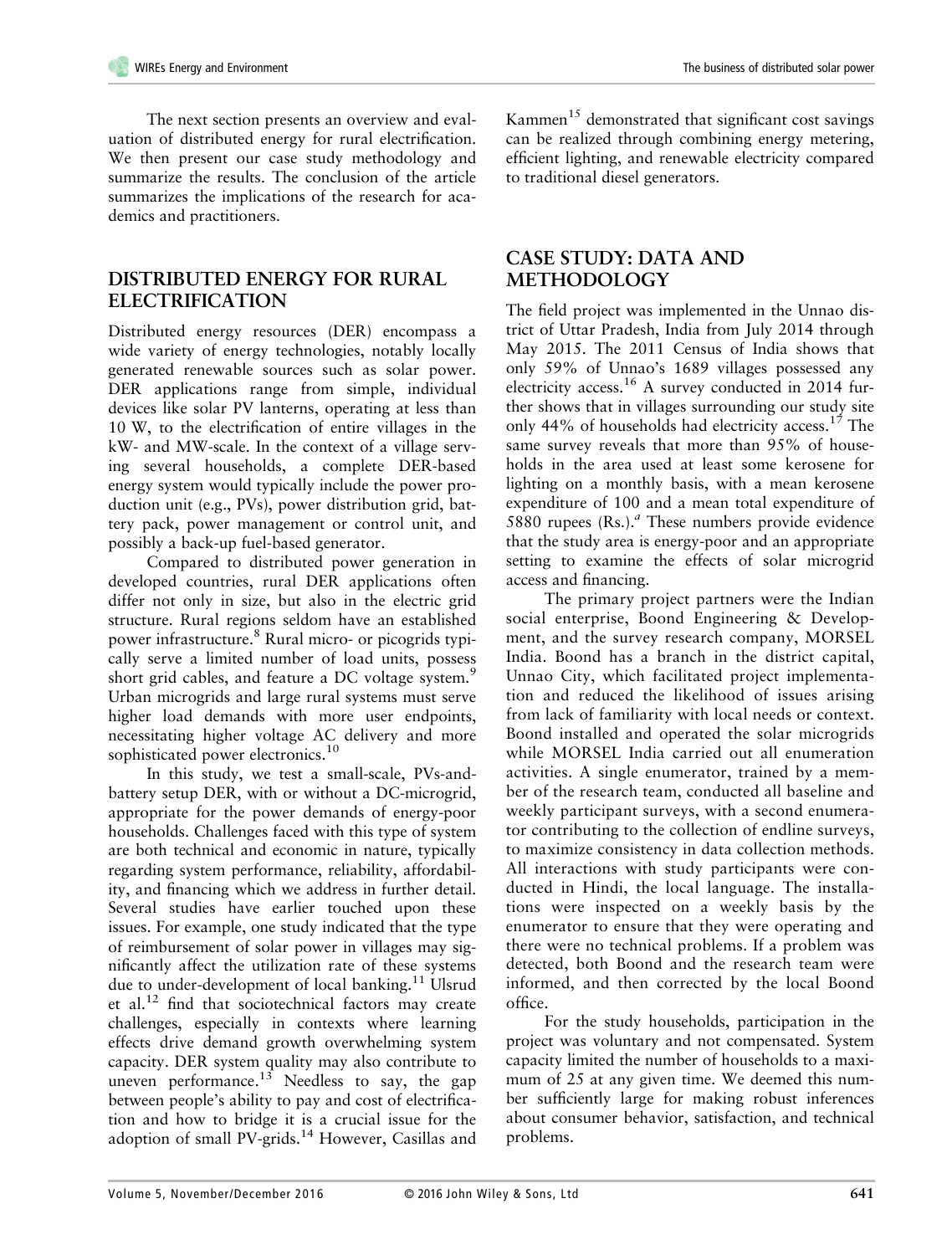### **Technologies and Business Models**

In consultation with Boond, we focused our evaluation on three technological options, each with a different payment arrangement.*<sup>b</sup>* The first was a centralized charging station for batteries which was installed in the Aira-Bhadiyar habitation. In this setting, participating households were provided with a battery sufficient to power one LED and a mobile charger. Subscribers would drop off their battery at a Boond energy center in the village for recharging which would be completed in a few hours, depending on the battery's charge level. The central charging station consists of one 0.1 kWp solar panel which can recharge 15 solid lead-acid batteries of 0.9 kWh capacity at a time, with a typical bus voltage of 12 V. If operated by a single household, a fully charged battery system would provide about 8–10 h of lighting and mobile charging. Under this power-sharing scheme, individuals were provided enough energy to power the light and mobile charger for about three days under typical lighting and mobile phone recharging use patterns. Subscribers under this arrangement chose between paying a monthly Rs 50 service fee or Rs 5 for each battery recharge, and 23 households subscribed to this service.

The second option, installed in Sathara village, was a conventional, 'postpaid' solar microgrid through which each participating household received a wired connection to the central unit which consisted of a 0.8-kWp PV module, a 5.8-kWh battery bank, and a charge control unit. Under this model, subscribers paid a monthly fee of Rs 150 for two LED lights and a mobile phone charger. The 25 subscribers were able to power their lights and charger at any time, so long as the central battery was not discharged. The households had energy meters to connect their individual loads to the system, but also to inform them of how much electricity they have consumed. A higher bus voltage of 96 V was selected to minimize grid losses.

The third option was a newly developed, 'prepaid' solar microgrid installed in Para village. In this system, people would purchase electricity credits at 10 Rs. per 0.1 kWh from a local entrepreneur operating the system. The electricity credit could then be used to power two LED lights and a mobile charger. Aside from the different pricing regime, this system's technical design was similar to Sathara's system. Over the study period, participants registered 281 transactions (averaging 11.2 per household) totaling 79.4 kWh of consumption. A total of 25 households subscribed to this service.

The systems are illustrated in Figure 1. The panel (a) shows the centralized charging station in Aira-Bhadiyar and the panel (b) shows the microgrids in Para (prepaid) and Sathara (postpaid). For each of the systems, the goal was to recover part of the investment through subscriber payments. In the centralized charging station (Aira-Bhadiyar), a total of USD 1417 was invested and the goal was to recover USD 354 (25%) from the community within one year. In the postpaid system (Sathara), the investment was USD 3359 and the goal was to recover USD 1067 (32%) within one year. In the prepaid system (Para), the investment was USD 3547 and the goal was to recover USD 1454 (41%) within one year. As these goals show, Boond assumed that increased technical sophistication would allow greater sales and, thus, less dependence on subsidies.

Figure 2, in turn, shows the breakdown of costs across system components. As the figure shows, the breakdown of costs is largely similar across the systems. The only difference is that the cost of the solar panel is a much smaller component of the total cost in the centralized charging station than in the two microgrid systems.

## **Data Collection**

Baseline surveys were conducted prior to launching the microgrid service. Subscribers were selected from market awareness camps conducted by Boond in the selected, unelectrified villages. Households were monitored for a period of 10 months during which the enumerator conducted weekly surveys with all participants. In the beginning of the project, we interviewed all households that chose to subscribe to the Boond service, along with a random sample of approximately 60 nonsubscribers from the same village. The systems were installed only after the baseline survey, and data collection began as soon as the installation was finished. All subscribing households were interviewed once a week for 5 min about their customer experience and satisfaction with the system. At the end of the project, the households were interviewed once more. Both the baseline and the endline surveys lasted 20–30 min. In total, seven subscribers canceled their participation prior to the project's completion. In four of these instances, replacement households were immediately found.*<sup>c</sup>* In an additional two instances, one in Para and one in Sathara, subscribers left because they had purchased private solar home systems.

While the baseline survey focused on standard socioeconomic covariates and prior energy use patterns, the weekly surveys emphasized customer experience and system performance. From the weekly survey, we used the following indicators to measure the performance of the systems: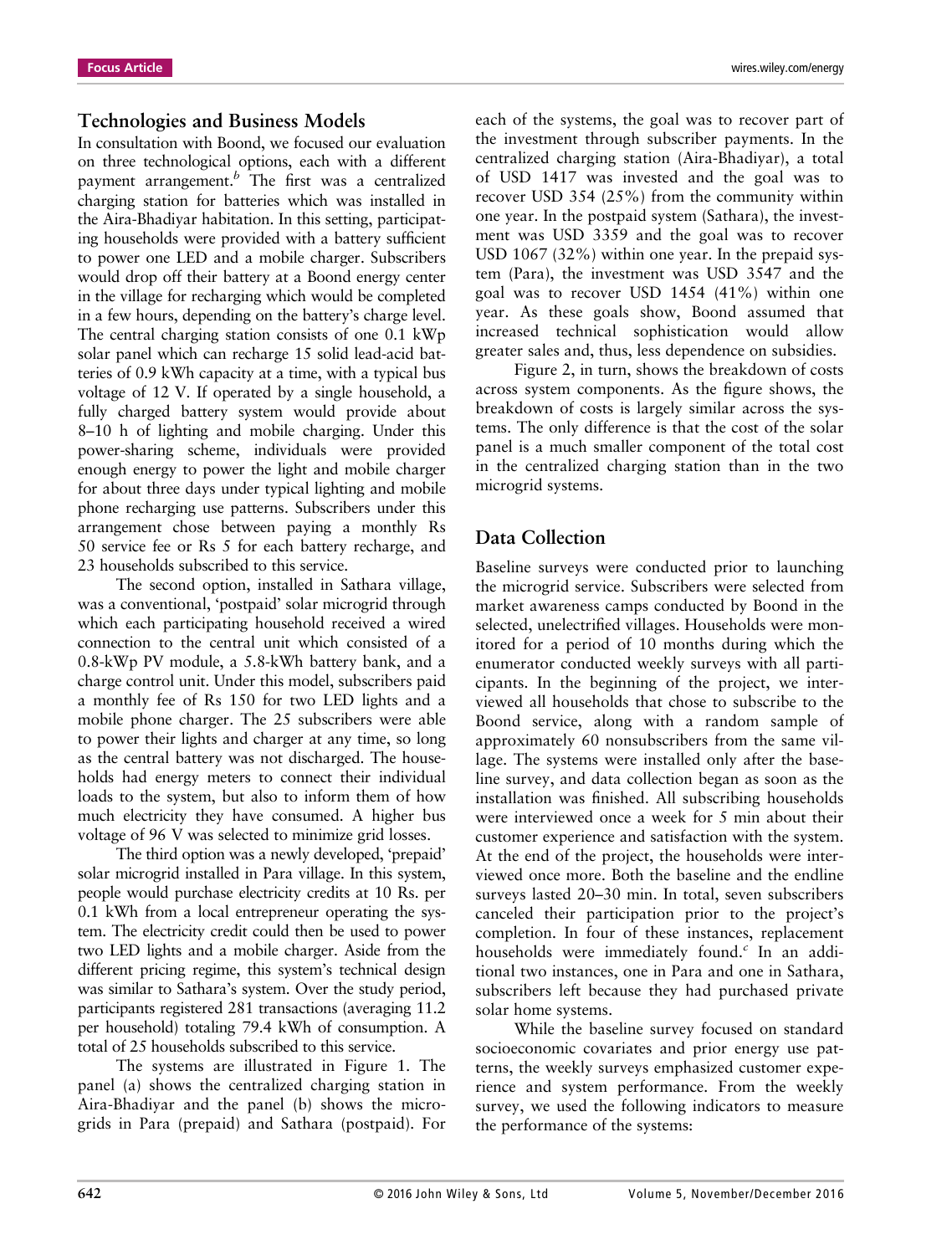

**FIGURE 1** | Graphical illustration of the systems. The system on the left was installed in Aira-Bhadiyar and the system on the right in Para (prepaid) and Sathara (postpaid).





- How often did the household face difficulties because of technical problems, on a 1–5 scale?
- How many problems with solar lights and the mobile charger did the household report within the past week?
- How satisfied was the household with the electricity service, on a 1–5 scale?
- How much did the household feel that capacity constraints prevented it from using enough electricity within the past week, on a 1–5 scale?

These key outcomes were measured in the weekly surveys which enabled us to monitor satisfaction and the frequency of problems as the program progressed. We report the average outcomes across the three villages below.

Table 1 compares subscribers and nonsubscribers in the three villages according to their baseline survey responses. Interestingly, across most of the characteristics the differences between subscribers and nonsubscribers, as well as across villages, are limited. Subscribers tend to be somewhat younger and have as a result resided in the location for fewer years. They also tend to be less engaged in wage labor and own somewhat more land. Overall, though, the most striking feature of the table is the similarity of subscribers and nonsubscribers, as well as households between the villages. These similarities are conducive to comparing the performance of the three systems across the villages.

In Para village, we also recorded purchases of electricity credit directly from the energy meters of the prepaid system. In Aira-Bhadiyar, we kept track of battery recharges at the energy center. These technical data sources supplement the primary weekly surveys in our evaluation of system performance.

## **FINDINGS**

We present the findings in three parts. First, we evaluate system technical performance, as perceived by the surveyed households. Second, we discuss sales and profitability. Finally, we discuss the customer experience in a more general sense.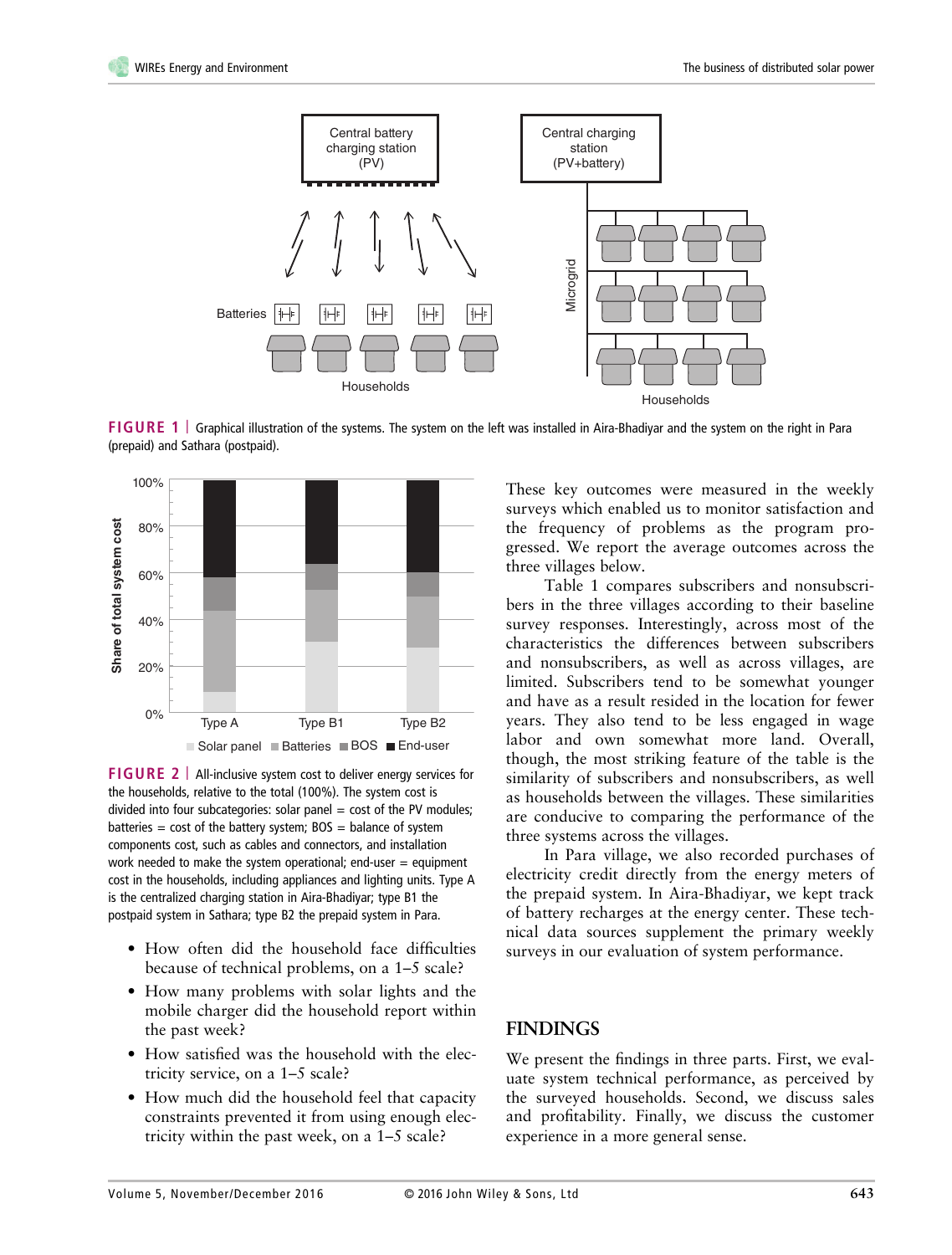#### **TABLE 1** | Balance Table for the Three Villages under Study

|                                                                | Aira-Bhadiyar |               |       | Para       |               |              | Sathara    |               |       |
|----------------------------------------------------------------|---------------|---------------|-------|------------|---------------|--------------|------------|---------------|-------|
|                                                                | Subscriber    | Nonsubscriber | P     | Subscriber | Nonsubscriber | $\mathsf{P}$ | Subscriber | Nonsubscriber | P     |
| Married                                                        | 0.91          | 0.92          | 0.880 | 0.96       | 0.91          | 0.462        | 0.92       | 0.97          | 0.342 |
|                                                                | (0.06)        | (0.03)        |       | (0.04)     | (0.04)        |              | (0.06)     | (0.02)        |       |
| Age                                                            | 38.09         | 43.42         | 0.110 | 36.60      | 42.33         | 0.059        | 37.76      | 45.97         | 0.007 |
|                                                                | (2.94)        | (1.67)        |       | (1.87)     | (1.78)        |              | (2.28)     | (1.64)        |       |
| Household size                                                 | 5.70          | 7.57          | 0.451 | 5.84       | 5.60          | 0.655        | 4.92       | 6.37          | 0.016 |
|                                                                | (0.43)        | (1.46)        |       | (0.49)     | (0.28)        |              | (0.37)     | (0.34)        |       |
| Years living in<br>location                                    | 34.61         | 38.45         | 0.354 | 34.64      | 36.67         | 0.591        | 36.20      | 43.94         | 0.022 |
|                                                                | (3.25)        | (2.16)        |       | (2.17)     | (2.29)        |              | (2.42)     | (1.86)        |       |
| Reads Hindi                                                    | 0.78          | 0.86          | 0.380 | 0.68       | 0.60          | 0.514        | 0.76       | 0.70          | 0.541 |
|                                                                | (0.09)        | (0.04)        |       | (0.10)     | (0.07)        |              | (0.09)     | (0.06)        |       |
| Years schooling                                                | 6.83          | 6.05          | 0.462 | 5.16       | 4.21          | 0.354        | 5.40       | 5.10          | 0.747 |
|                                                                | (1.00)        | (0.52)        |       | (0.89)     | (0.55)        |              | (0.75)     | (0.51)        |       |
| 1 (wage labor<br>last week)                                    | 0.09          | 0.23          | 0.136 | 0.16       | 0.53          | 0.001        | 0.04       | 0.26          | 0.020 |
|                                                                | (0.06)        | (0.05)        |       | (0.08)     | (0.07)        |              | (0.04)     | (0.06)        |       |
| Land holdings<br>(acres)                                       | 0.63          | 0.09          | 0.001 | 1.58       | 0.44          | 0.014        | 2.16       | 1.63          | 0.263 |
|                                                                | (0.24)        | (0.04)        |       | (0.67)     | (0.09)        |              | (0.54)     | (0.21)        |       |
| 1 (own tractor)                                                | 0.17          | 0.08          | 0.191 | 0.08       | 0.02          | 0.164        | 0.20       | 0.03          | 0.009 |
|                                                                | (0.08)        | (0.03)        |       | (0.06)     | (0.02)        |              | (0.08)     | (0.02)        |       |
| 1 (own mobile<br>phone)                                        | 0.87          | 0.83          | 0.666 | 0.80       | 0.66          | 0.191        | 0.84       | 0.82          | 0.848 |
|                                                                | (0.07)        | (0.05)        |       | (0.08)     | (0.06)        |              | (0.08)     | (0.05)        |       |
| # Televisions                                                  | 0.26          | 0.22          | 0.678 | 0.20       | 0.12          | 0.395        | 0.32       | 0.29          | 0.822 |
|                                                                | (0.09)        | (0.06)        |       | (0.10)     | (0.04)        |              | (0.13)     | (0.07)        |       |
| 1 (outstanding<br>loans)                                       | 0.30          | 0.46          | 0.194 | 0.04       | 0.07          | 0.616        | 0.28       | 0.37          | 0.425 |
|                                                                | (0.10)        | (0.06)        |       | (0.04)     | (0.03)        |              | (0.09)     | (0.06)        |       |
| Solar technology<br>knowledge<br>$(1 =$ extremely<br>familiar) | 3.87          | 2.85          | 0.003 | 3.32       | 3.64          | 0.218        | 3.40       | 3.39          | 0.954 |
|                                                                | (0.23)        | (0.18)        |       | (0.19)     | (0.15)        |              | (0.22)     | (0.11)        |       |
| Observations                                                   | 23            | 65            |       | 25         | 58            |              | 25         | 62            |       |

For each village we show the summary statistics of subscribers and nonsubscribers, as well as the *P*-value from a test of difference in means.

## **Technical Performance of Systems**

Figure 3 provides a graphical illustration of the problems perceived by the households in the three different villages. Panel (a) shows overall perceptions of technical difficulties, with higher values indicating more difficulties. Panels (a) and (b) count reports of problems with the two primary uses of the system, i.e., the solar lights and the mobile charger. Overall, across all three villages, panel (a) shows that the typical perception is that there were 1–2 problems of any kind in the typical week (value 2 on the *y*-axis).

However, the types of problems vary greatly across the villages. In Aira-Bhadiyar, where Boond installed the centralized charging station, people report 0.3 problems per week with the lights, while in Para and Sathara, where microgrids were installed, the typical number is approximately 0.1 problems per week. This suggests that the solar microgrids were a significant improvement over the centralized charging approach in lighting service delivery. However, the opposite holds for mobile chargers. While Aira-Bhadiyar households typically reported about 0.2 problem per week, people in Para reported more than 0.3 and Sathara participants more than 0.4 problems. Here, the difference between the prepaid (Para) and postpaid (Sathara) system is also notable.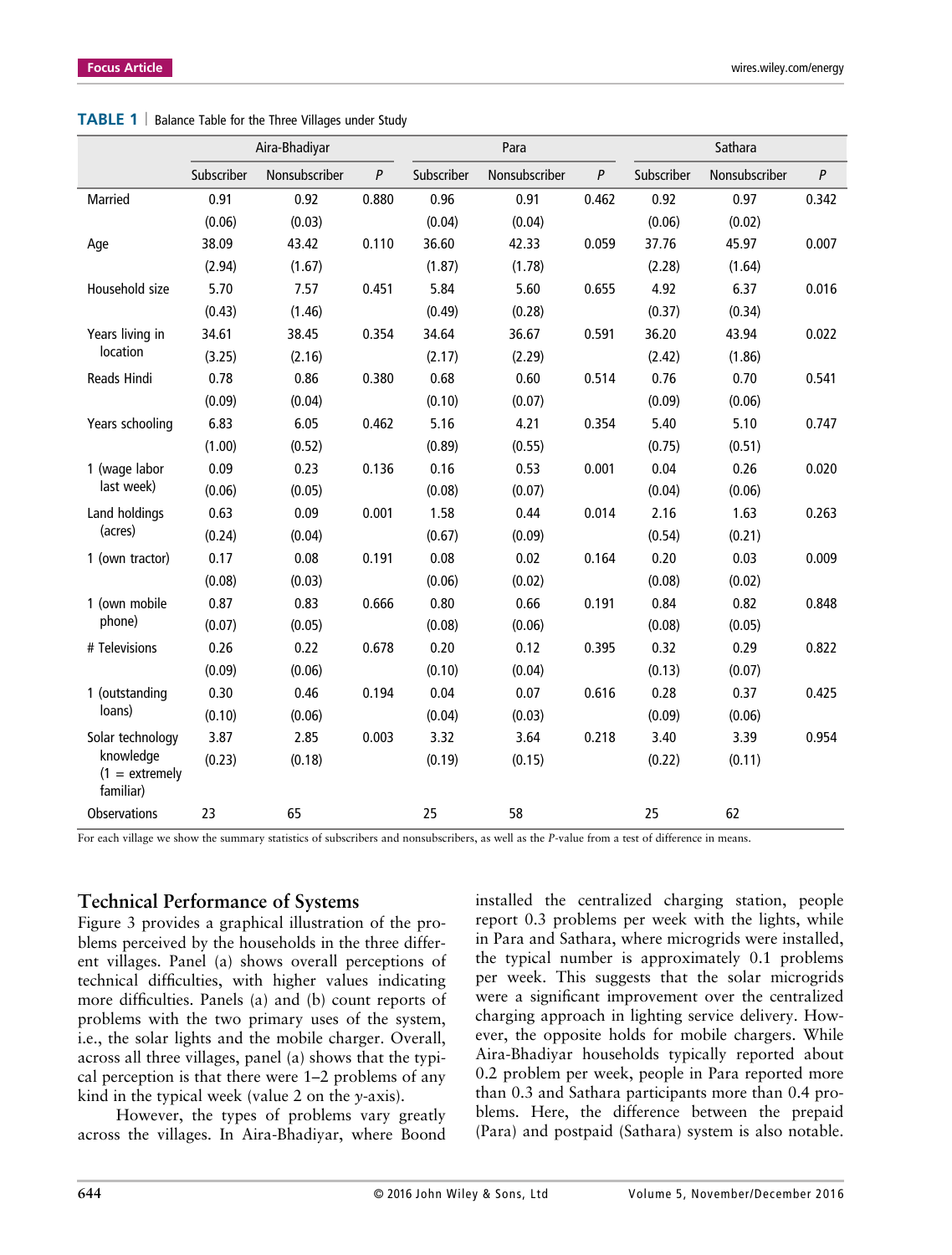

**FIGURE 3** | Technical problems reported by the households across the three villages. The responses were collected in weekly surveys over the implementation of the project: (a) perceived technical problems; (b) solar lighting problems; and (c) mobile phone problems.

Based on the reported problems in Sathara, where people could use electricity at any time, the mobile charging equipment appears to have depreciated in use faster than in Para.

However, households in all three villages reported few problems with making payments for

electricity. In all villages, the average response to a question about the ease of making payments was between 4 and 5, with 4 denoting 'easy' and 5 'very easy.' The microgrids in Para and Sathara did somewhat better than the centralized charging station in Aira-Bhadiyar, but in none of the villages did the processing of payments present a serious obstacle to electricity delivery.

A detailed energy monitoring of the studied systems was outside the scope and budget of this project. To verify the technical performance of the systems in a more objective fashion, we focused on the battery which is the most vulnerable component in a remote solar power system. Voltage is a good performance indicator for a battery, correlating with its state of charge; a low voltage indicates low capacity and *vice versa*. In Aira-Bhadiyar, where each household had a separate battery, we verified the technical performance of the system by measuring the voltage of the batteries before and after charging. All batteries operated without problems and met the expected performance during the study. The average initial voltage of the battery at the start of the charging was 5.8 V and the final value 6.4 V with a typical 7 h charging time which demonstrates acceptable performance.

Customer reports of system and component technical problems across the three sites suggest no clear winner with unambiguously superior performance. The current systems reflect a trade-off between system and mobile charging problems that might best be solved by equipping the Sathara system with more reliable wiring and electricity outlets.

# **Customer Experience**

The main results on customer experience are shown in Figure 4. In panel (a), we examine overall satisfaction; in panel (b), we report average satisfaction by month calculated by survey responses from weeks in each calendar month. As the figure shows, variation across the villages was considerable. In panel (a), respondents in Aira-Bhadiyar and Sathara fell somewhere between a somewhat satisfied (4) and neutral (3) position. In Para, where the prepaid microgrid was installed, however, the average response was very close to somewhat satisfied. The combination of a low number of technical problems and the flexibility afforded by the prepaid system in determining one's own consumption appear to have given Para an advantage over the other villages.

Equally important, however, is the decreasing satisfaction over time. As panel (b) of the figure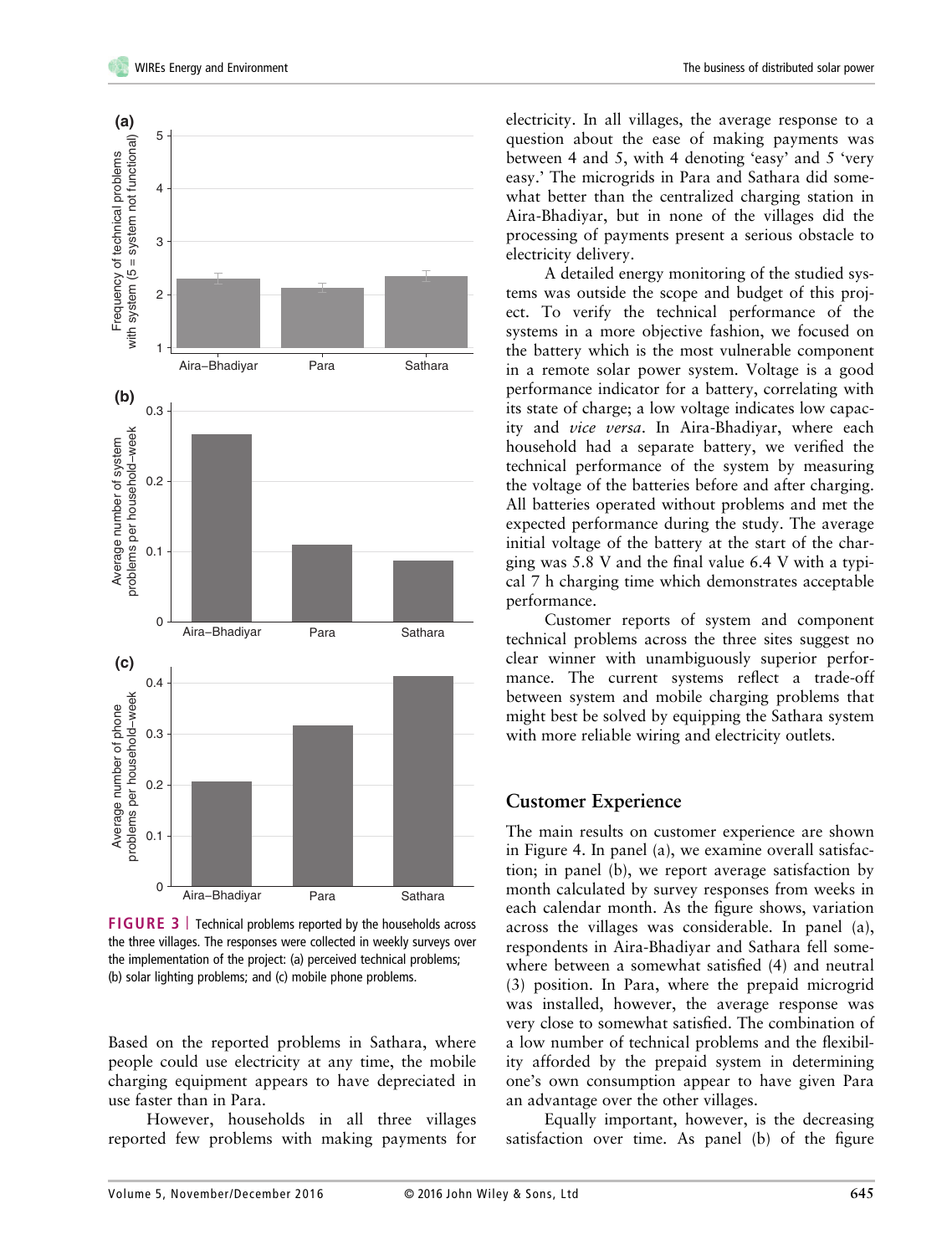

**FIGURE 4** | Household satisfaction with Boond's electricity service. The responses were collected in weekly surveys over the implementation of the project: average satisfaction levels among customers by (a) village and (b) village and month. In panel (b), the <sup>x</sup>axis denotes months from August 2014 to May 2015.

shows, satisfaction levels decreased in all villages over time. Based on the data and our interviews with Boond and the villagers, it appears that the increase in technical problems has over time reduced satisfaction levels among villagers. In fact, the differences across the villages appear to be driven by the early months. In May, subscribers in all households reported being between a neutral (3) and somewhat dissatisfied (2) position. The effect cannot be attributed to seasonal variation either, as in May, before the monsoon season begins in North India in June, abundant sunshine ensures that electricity is more readily available than in other seasons.*<sup>d</sup>*

Figure 5 shows the same results for weekly responses to stated interest in using more electricity if it were made available. Again, panel (a) shows the average results and panel (b) shows variation over time. On average, households reported being either neutral (3) or somewhat interested (4) in using more than is available, with respondents in Para and



**FIGURE 5** | Household reports of wanting to use more electricity than was available. The responses were collected in weekly surveys over the implementation of the project: average interest in using more electricity among customers by (a) village and (b) village and month. In panel (b), the <sup>x</sup>-axis denotes months from August to May, from left to right.

Sathara reporting more interest. This observation is initially surprising because the service in Aira-Bhadiyar provided only one light, but the convenience of a direct household connection through a solar microgrid could explain why the Para and Sathara users were interested in using more electricity.

Again, though, it is significant that interest in additional use of electricity went down over time. While the average subscriber reported being interested in using somewhat more electricity (4) during the first four or so months across the villages, interest declined significantly over time. By May, in Aira-Bhadiyar the average villager was somewhere between somewhat unlikely (2) and not at all (1).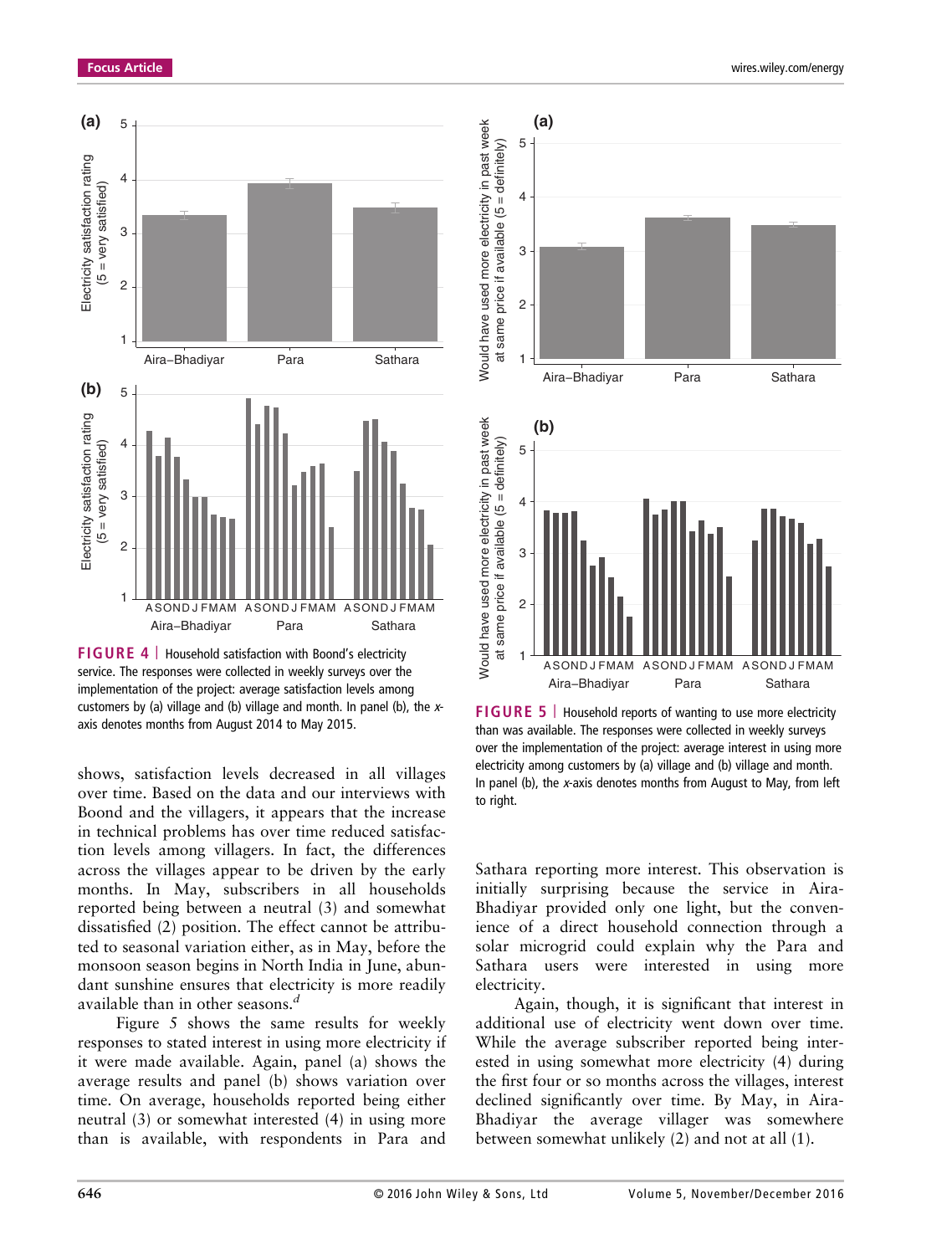To gain greater insight into how exactly households used the energy services, we included openended questions in our endline survey to inquire about specific ways they believe program involvement affected them, how they might use additional access, and how they would change the way the program operates. Additionally, we asked nonparticipants their key reasons for not enrolling in the program, to which financial constraints, existing ownership of a solar home system, lack of information about the program/system, distance from the grid, and inadequate need for lighting all ranked among the most cited.

As for the households which did participate in the program, a subset specified their lighting access as helping with cooking, studying, illumination at a private shop, at their temple, and for security. When responding to a question regarding how the availability of additional power would be used, most respondents stated that operating fans and televisions were their foremost priorities, with several specifying lighting applications for study, business, cooking, and socializing as being very important. As to how they would modify the system based on their experience prior to the endline, most of the responses centered on increasing battery capacity, total available electricity, and improving overall system reliability.

In brief, the decay in customer satisfaction over time is troubling inasmuch as system problems were not immediately alleviated and expectations of the system cemented. However, it must also be emphasized that customers prior to participating in the study possessed no electricity access. One potential interpretation of the results is of individuals adopting the new functionality and it becoming the norm. Any new technical complaint might then register as a larger, negative effect of satisfaction because of higher expectations later in the program. Regarding whether customers would use more electricity if available, Figure 5 suggests that a feature common to systems covering Para and Sathara makes their customers more likely to scale-up their demand. Given the relatively high, lump-sum payment method governing Aira-Bhadiyar transactions, the decline over time may be attributable to customers interpreting this question as doubling electricity access since their financing method does not allow for marginal increases in the way that a prepaid credit-based system does.

# **Sales and Profitability**

Assuming that operating and management costs are equal across the systems, the profitability of the three systems can be computed simply by contrasting their capital costs with sales of electricity. In Aira-Bhadiyar, households could choose between Rs 50 per month and Rs 5 per charge. With a monthly expenditure of approximately Rs 50 multiplied by the number of customers, 23, monthly revenue is approximately Rs 1150. Assuming that this revenue would continue to flow in over time, the system would pay for its capital cost, USD 1417, in approximately 81 months. This is quite a long payback period and ignores the operating and maintenance costs.

In Sathara, households paid Rs 150 per month for access to the solar lights and mobile charging. With 25 subscribers, this amounts to a monthly income of Rs 3750. Given a capital cost of USD 3359, the system would pay for itself in approximately 59 months—a clear improvement over Aira-Bhadiyar. In Para, payments were based on prepayments for actual electricity consumption, and total household electricity purchases amounted to Rs 7940 over the experiment's duration of 10 months. The average monthly revenue, then, is only Rs 794. Given a capital cost of USD 3547, the system would pay for itself over a period of 295 months—by far the worst economic performance of the three systems.

Comparing these numbers, we see that the new innovation in Para indeed allowed households to dramatically reduce their electricity consumption. In doing so, however, the system also makes the solar business financially unviable.

# **CONCLUSION**

The results above shed new light on the technoeconomic feasibility of different off-grid solar systems. By comparing three different systems—one centralized charging station and two microgrids—we found that there is a trade-off between economic performance and customer satisfaction. Overall, the customers found the flexible prepaid system, which allows customers to choose their own expenditure levels, the best solution. However, the system was also the least profitable because customers consumed very small amounts of power. Of the three systems, the postpaid microgrid system struck a balance between profitability and customer satisfaction, but the system did suffer from a higher number of technical problems related to mobile phone charging.

These results suggest that the prepaid system requires modifications for commercial applications. One approach could be to combine a fixed monthly fee with a somewhat higher consumption fee.